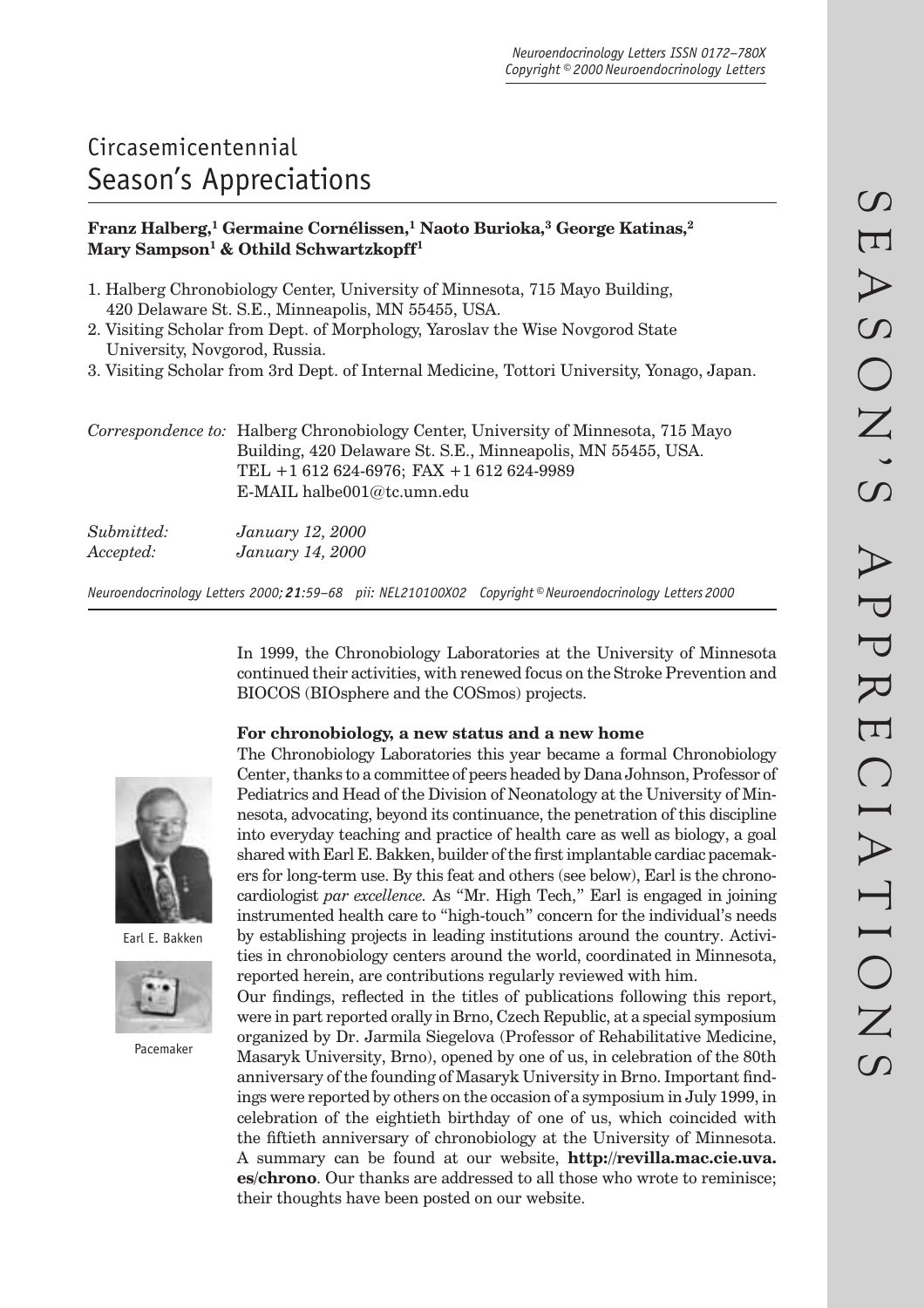At this celebration, among many other fine presentations, data on four kinds of cancer cells grown in vitro, exhibited nearly sinusoidal, extremely regular, about-7-day rhythms. New experience was gained, old friendships renewed, and new ones established. We extend our appreciation to Frank Cerra, Senior Vice-President, Academic Health Center; Leo Furcht, Professor and Head, Department of Laboratory Medicine and Chronobiology; Susan Dunlop, Development Officer, Minnesota Medical Foundation; Charles Moldow, Associate Dean, School of Medicine; Neal Gault, Professor of Medicine emeritus; and in particular Cherie Perlmutter, Associate Vice-President, Health Sciences Administration, for their support of chronobiology expressed at the symposium. Our thanks also go to Minnesota Governor Jesse Ventura, who presented Franz with a certificate in recognition of 50 years of Minnesota chronobiology, and to Dan Wall, Mayor of Roseville, Minnesota, who described his experience in blood pressure monitoring as a father, concern as a citizen and opportunity as a public servant, to make such monitoring available to the community as a whole, inspiring him to initiate the Roseville citywide blood pressure project.

Special thanks are here expressed to those who travelled from Japan, Europe and other parts of the U.S. to attend the Minnesota symposium. We learned from lectures by Franklin Barnwell, Christopher Bingham, Brian Brockway, Erhard Haus, Dana Johnson and Philip Regal, longtime associates of our laboratory. Renewed contact with Gabriel Fernandes of San Antonio, Texas; Dora K. Hayes and William Hambley of Fairfax, Virginia; William Hrushesky and Patricia Wood of Albany, New York; Marilyn Kosmala, originally from Chicago but now residing in the Twin Cities area; and Edmond Yunis of Boston were greatly enjoyed and led to projects for new joint endeavors. We particularly appreciated seeing "old family members": Leopoldo Garcia Alonso, now Associate Professor of Pediatrics at t he University of Santiago de Compostela and Chief of Pediatric Gastroenterology and Nutrition at the Hospital Materno-Infantil "Teresa Herrera" in La Coruña, Spain; Miguel Revilla of the Department of Applied Mathematics and Computer Science at the University of Valladolid, Spain, who deserves the credit for our website **(http://revilla.mac.cie.uva.es/ chrono),** and for making software for chronobiological analysis available on the web; Salvador Sánchez de la Peña, now director of the Seccion de Cronomedicina de la Unidad de Investigacion Medica de Enfermedades Metabolicas del Hospital de Especialidades del Centro Medico Nacional Siglo XXI del Instituto Mexicano del Seguro Social in Mexico City;

Kohji Tamura, Professor and Head of Medicine and Cardiology in the 2nd Department of Medicine at Yamanashi Medical University in Yamanashi, Japan, with whom we enjoyed vivid discussions on "dipping and swinging"; Waldemar Ulmer, now with Varian International in Zug, Switzerland, who has undertaken the task of modeling feedsidewards from the viewpoint of theoretical physics, and whose outstanding experiments on cancer cells grown in vitro demonstrating prominent circaseptans were a highlight of the symposium; and Douglas Wilson of ADAS Cardiff in Cardiff, Wales, UK.

Foremost, it was a real pleasure to have not only the professional, but also the personal family together at the venue in Minneapolis. Francine and her husband Terry Kessler were able to stay for a week, a time used to its fullest to enjoy quiet family gatherings, parties with friends and colleagues, and other occasions for exciting discussions about diverse chronobiological topics.

The symposium coincided in time with our move from Lyon Laboratories, chronobiology's Minnesota home for nearly half a century, to a new center on the seventh floor of the Mayo Building (the former University of Minnesota Hospital), while the now-empty Lyon Labs lot will eventually house a Molecular Science building. In the negotiations leading to the creation of the center, Susan Dunlop of the Minnesota Medical Foundation played a critical role with much tact. Sally Palm of the Department of Laboratory Medicine and Pathology at the University of Minnesota, in innumerable ways, great and small, has helped to ease the move into our new quarters. We take this opportunity to express our indebtedness to both of them.

For the past fifty years, our focus has been on circa-rhythms, emphasizing the genetics of built-in cycles. We started with a study of inbred mice, reinterpreting as endogenous, with periodogram analyses, the free-running of mice<sup>1</sup> and then of humans, for the cases of about 24-hour and then of aboutweekly and about-yearly rhythms. Lessons from the monitoring of twins reared apart about the role of genetics are now explored by many others at the molecular level. During this same past half-century, the spectrum of many organisms' rhythms was aligned with corresponding frequencies in the environment, that may account for how rhythms got into the genome in the first place.

The finding of a free-running about 7-day rhythm had prompted the search for an about 7-day component in geophysics, now confirmed by physicists, in addition to an anthropogenic, precise 7-day compo-

<sup>&</sup>lt;sup>1</sup> The term "free-running," by analogy to the behavior of a selfsustaining oscillator and as a concept for biomedicine, was proposed by Earl Bakken.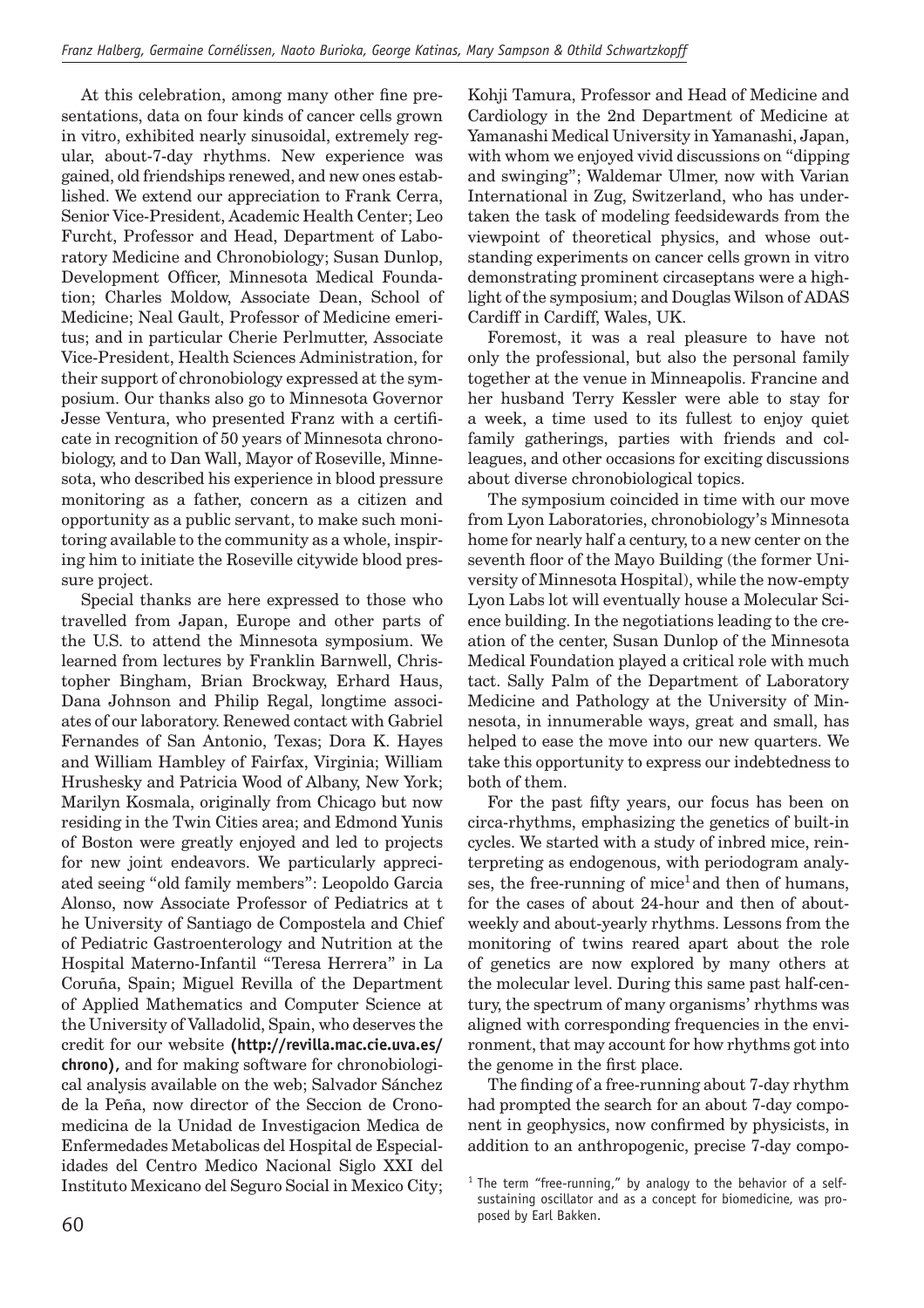nent in magnetic disturbance. The half-yearly component noted by geophysicists, notably Armin Grafe of Niemegk, Germany, led to the recognition that in human status epilepticus, there was no yearly component, but a strong half-yearly feature in the distribution of more than 50,000 cases prompting a call for an ambulance.

Prominent basic findings this past year revolved around numerical near- equivalents of the 10.5- and 21-year cycles in a variety of physiological and pathological as well as morphological variables. A hormonal change in the excretion of urinary 17-ketosteroids showed this circadecennian cycle, as did heart rate variability and mortality from myocardial infarctions in Minnesota, peaking shortly after the time of maximal solar activity. A cascade of these and related findings makes physiological sense insofar as the trough of heart rate variability preceded the circadecennian peak in mortality from myocardial infarctions, and in the same cluster of circadecennians were turning points of probable genetic changes in bacteria that may also contribute to the etiology of heart attacks.

These findings were reported by one of us in posters at the 22nd General Assembly of the International Union of Geodesy and Geophysics (Birmingham, UK, July 19-30) and at the 1999 conference of the American Geophysical Union (San Francisco, December 15). They were also presented in part in invited lectures at the 4th Congress of the International Society of Neuroimmunomodulation (Lugano, Switzerland, September 29-October 2), and at the Serono USA International Symposium on the Endocrinology of Aging (Tempe, Arizona, October 27-30). By contrast to a symposium in Washington DC in 1964 on "Stress in the Military Climate," where chronobiology was the opening theme, as it was in Tempe, any temporal considerations may have appeared as curiosities in Lugano. A notable exception was the contribution by Georges Maestroni, one of the organizers. Immunomodulation is precisely the field where timing can make the difference between speeding up a cancerous growth and inhibiting it, with the total dose/week being the same.

The meeting in Lugano was a welcome occasion to personally meet new friends, Peter G. Fedor-Freybergh, familiarly known as Gaudi, editor-in-chief, of both Neuroendocrinology Letters and the International Journal of Prenatal and Perinatal Psychology and Medicine and his partner Lili Maas, art director of the Neuroendocrinonogy Letters. A staunch friendship had already developed with Gaudi and Lili, fostered by numerous e-mail exchanges, following the submission of a manuscript by the late Brunetto Tarquini, presented last year in Blaubeuren, Germany, at a meeting organized by Christian and Hella Bartsch.

The chronome concept was recognized at the Serono Symposium, where the links between rhythms, chaos and age and other trends were emphasized as chronomes. Pertinent to the concept, insofar as it suggests a link between developmental changes and the circadian system, is work carried out independently by Dr. Ann Rougvie of this University and her graduate students on the roundworm *Caenorhabditis elegans.* It will be important to explore their basic contribution in clinical terms.

The chronome of heart rate was broadened earlier by inclusion of focus upon the correlation dimension and complexity in Kuniaki Otsuka's originally Asian, and now International Chronome Ecologic Study of Heart Rate Variability, that has been extended from where he started it in Japan, to China, India, Italy, Norway (Alta, above the Arctic Circle), Ukraine, and Michigan as well as Minnesota, USA.

The three-pronged human chronome approach, focusing on chaos, rhythms and trends, depends very heavily on long-term monitoring, which in turn allows resolution in heart rate and other variability of changes also along the scale of years. Along the latter scale, many sources of error are eliminated while new perspectives are gained by the discovery of circadecennians. As to error, several years of daily data on human 17-ketosteroid excretion are compatible with the assumption of a declining androgenic function, whereas subsequent years show an increase rather than a continued decrease, both opposite effects now being predictable parts of a circadecennian cycle. Unobtrusive automatic monitoring is the key of a new chronomedicine within the physiological range, which can then separate any trend with age from those with disease risk elevation.

# **The Roseville blood pressure project**

In ancient times, people who needed a letter written but were not able to read or write themselves went to a professional scribe. When the Puritans of seventeenth- and eighteenth-century England began promoting universal literacy in the hope that it would make the Scriptures accessible to the masses, the aristocracy feared that widespread literacy would render the poor less willing to earn their keep through heavy and unpleasant labor. Today, universal education is the norm in most countries that pay at least lip service to the ideals of democracy and in most technologically advanced societies.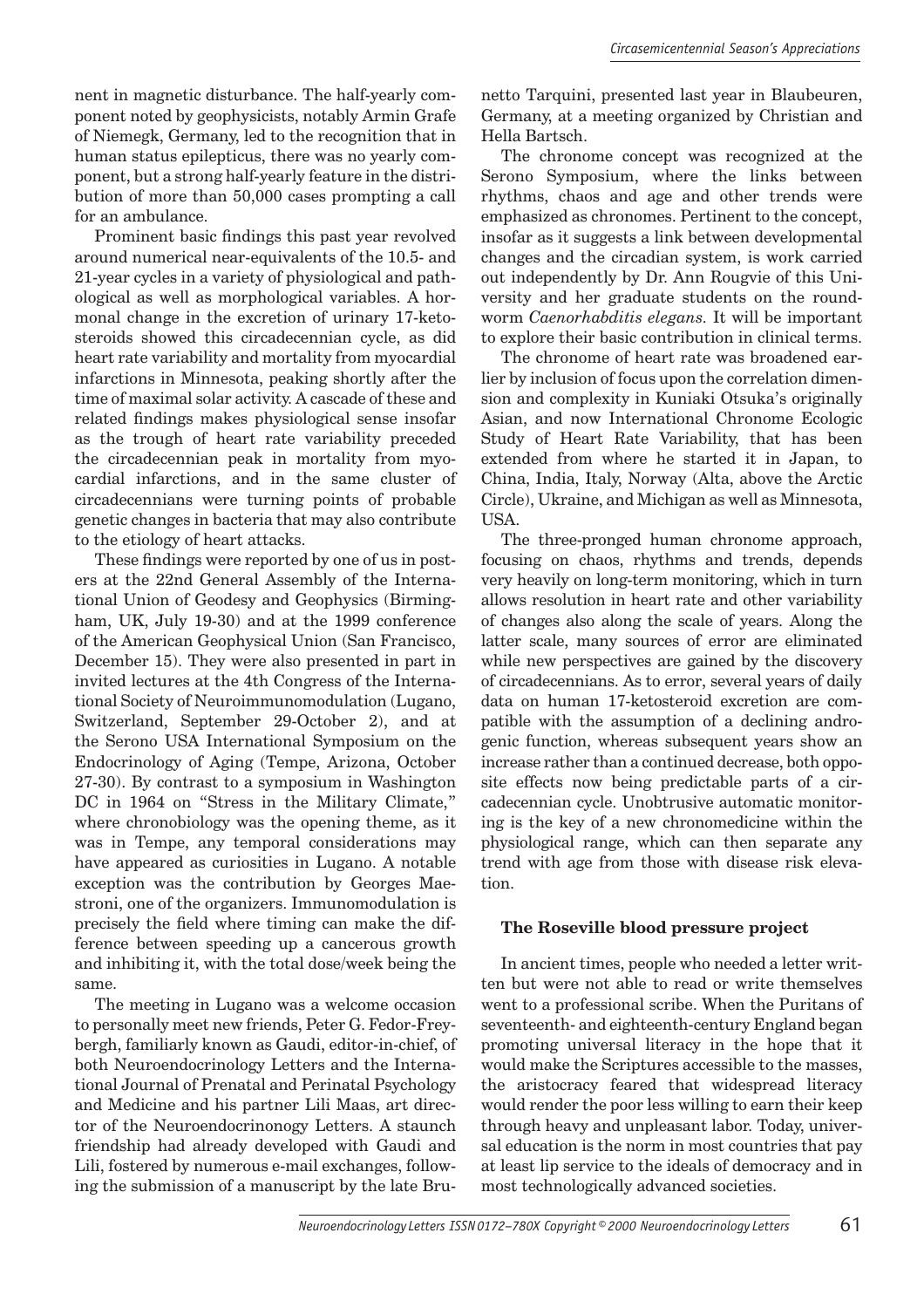Similarly today, many in medicine feel that monitoring of vital signs such as blood pressure is best performed, and the data so gathered best interpreted, by trained health care professionals. But just as it takes time to learn to read and write, so also can the population at large learn to monitor their blood pressure with available automatic devices, so that on the basis of the data thus collected, informed decisions can be made. Personal blood pressure monitors are becoming as readily available today as were pens, pencils, typewriters and personal computers in years past.

Among disease risk syndromes, major focus was placed in 1999 on the fact that affordable devices have become reasonably generally available. A major effort was placed on the study of blood pressure overswinging, which can all occur within the physiological range of variation, just as heart rate underswinging, or circulating melatonin overswinging, can also occur with no deviation in mean value. The stroke prevention endeavor was welcomed by Earl Bakken, by far our center's staunchest supporter, and implemented by Dan Wall, the mayor of Roseville (a St. Paul suburb with a population of about 34,000), by his offer to each resident of Roseville of the opportunity to automatically measure his/her blood pressure and heart rate around the clock for seven days with an ambulatory monitor. For many, this length of monitoring seems overly long. In fact monitoring before the patient is seen by the physician was recommended by T.C. Janeway as far back as 1904, a lesson long forgotten. For others, including outstanding opinion-leading physicians, a week is not enough: they measured to the end of their lives, and some of our contemporary colleagues intend to do the same. For those who find 7 days too long for screening, we offer the following examples:

• For six days Mayor Wall's blood pressure record was perfectly acceptable, but he experienced one day of blood pressure overswinging (**c**ircadian **h**yper**a**mplitude-**t**ension, or CHAT) while he kept score on a computer in a youth ice hockey game in which his son was playing. He had difficulty keeping track of penalty minutes, and some of the players, who were strong and contentious, did not hesitate to let him know that they were unhappy with his officiating outside his primary fields of law and government.

• A former head of cardiology at the Mayo Clinic—our mentor of long standing and the former editor of an important cardiology journal—had two initial days of blood pressure recording that were abnormally high, but thereafter his pressure was acceptable by chronobiologic criteria, that is in relation to the data from healthy age-matched peers of the same gender and ethnicity.

62 • A woman in Roseville had five consecutive days of deviant blood pressure, and thereafter an acceptable record for several months.

• Of 12 patients who were recalled after 7 years and who had originally monitored their blood pressure around the clock for a total of 9 days, only those two who had consistent abnormality had an event like myocardial infarction or had been found to need coronary artery bypass surgery.

The conclusion from these anecdotal cases and from studies on their trends are that for the given person, 7 days is a modest start and longer monitoring may be needed to avoid stroke, myocardial infarction, kidney disease and certain kinds of blindness.

The City of Roseville is working with the Chronobiology Center to offer monitoring to all citizens, from adolescents to old age. In some people, high blood pressures occur at night rather than during the day, spontaneously or presumably because of long-acting blood pressure-lowering medications that cease acting earlier than anticipated. These high blood pressures will not be recognized in measurements taken only during the day. It will also be possible to detect other deviant patterns that are indicative of an elevated cardiovascular disease risk, like a larger-than-usual change in blood pressure, called CHAT (short for **c**ircadian **h**yper-**a**mplitude**t**ension), which usually precedes an overall elevation in blood pressure.

# **Visitors**

We had the pleasure of hosting many visitors in 1999. Many of these individuals had come to participate in the Minnesota octogenarian symposium, while others chose to come at quieter times.

In November, Hugh Simpson of the University of Glasgow visited for two weeks, during which time we had many discussions concerning a chronobiologic brassiere for early detection of breast cancer risk, as yet available only for clinical use and as a prototype. Hugh's visit enabled the chrono-meta-analysis of findings Hugh had made and published earlier. The possible use of a bra studded with thermometric sensors for the long-term monitoring of breast surface temperature may serve for detecting changes that mammography cannot detect. Moreover, the thermometric bra may become applicable at ages when mammography is contraindicated. In the course of these reanalyses, Germaine made the incidental finding that the greater the number of live births a woman has, the greater is the circatrigintan thermal amplitude of her breast surface temperature, as if pregnancies reverse a trend in breast cancer risk. This finding suggests the possible use of a thermometric bra in scrutinies of the etiopathogenesis of breast cancer.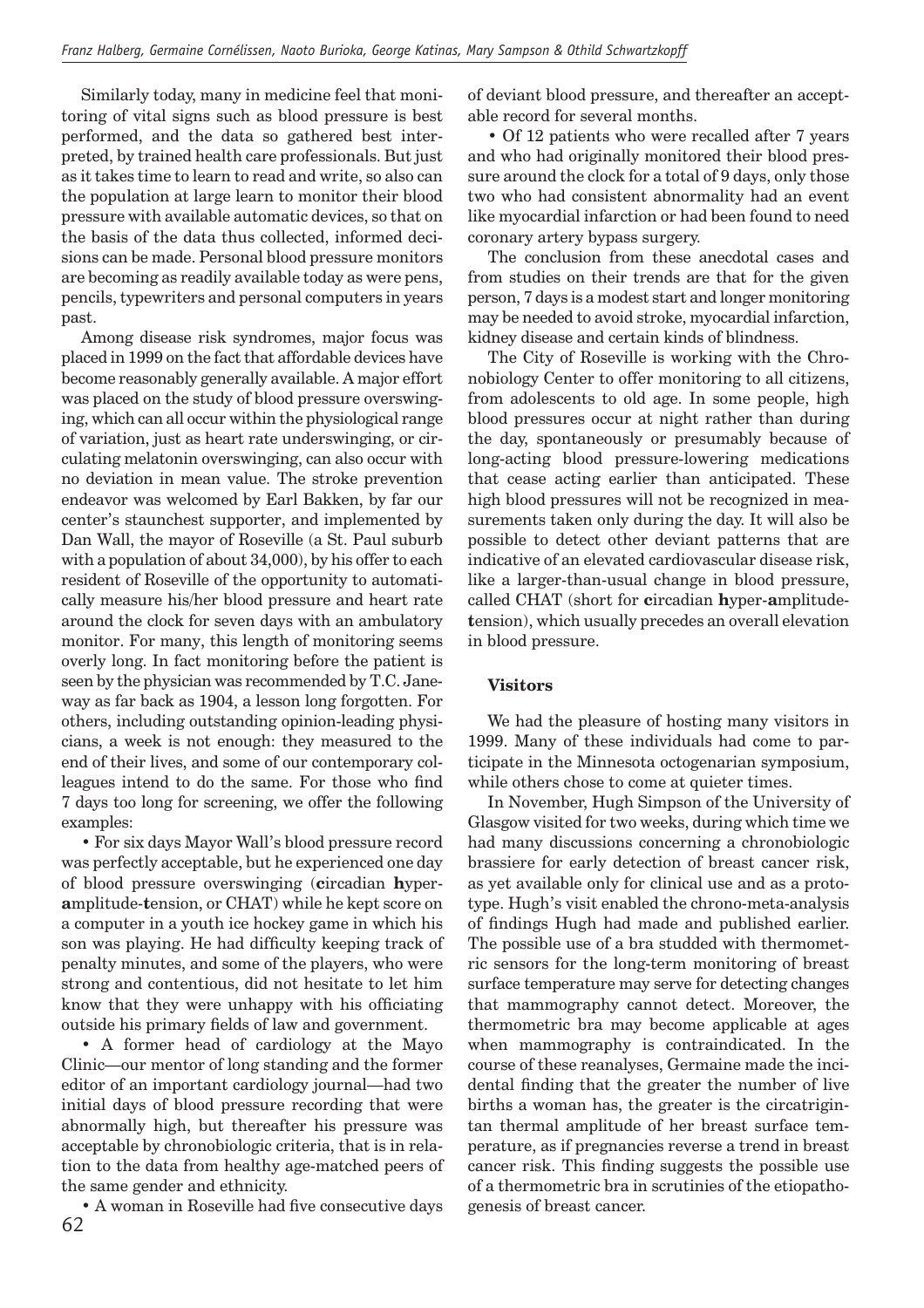Keiko Uezono of the Institute of Health Science at Kyushu University in Fukuoka, Japan, visited during the summer. New lessons were learned from her data collected on volunteers who followed different sleep schedules. Her visit coincided with that of Yoshihiko Watanabe, a cardiologist from Tokyo Women's Medical University, Daini Hospital, Tokyo, Japan. After spending a 6-month sabbatical with us several years ago, Yoshihiko returns to Minnesota each summer to summarize data accumulated during the year. The results obtained during their short visit led to several abstracts listed in the bibliography below.

Manfred Herold, of the Universitätsklinik für Innere Medizin in Innsbruck, Austria, visited only briefly after participating in the Serono USA International Symposium on the Endocrinology of Aging (Tempe, Arizona, October 27-30), where he gave a presentation on "About-daily (circadian) and aboutweekly (circaseptan) patterns of human salivary melatonin." The data he brought us from his laboratory shed new light on the 8-hourly (rather than circadian periodic) changes in endothelin-1.

Since November 1, we have had a new addition to our team: Naoto Burioka, Lecturer and Associate Professor in the Third Department of Internal Medicine, Faculty of Medicine, at Tottori University, Yonago, Japan. Naoto's interests are the chronobiology of asthma and the chaotic behavior of respiratory movement, the EEG and the ECG. He will be with us for 10 months on a foreign visiting scientist fellowship from the Japanese Ministry of Education and Science.

Locally, we have developed increasingly close relations with two professors. With Mark Engebretson, Professor of Physics and Director of the Center for Atmospheric and Space Sciences, Augsburg College, Minneapolis, we are learning about Pc pulsations and how these contribute to geomagnetic disturbances. With him, we hope to gain a better understanding of mechanisms underlying the effects of space weather on humans and other organisms. With Daniel Kaplan, Professor of Mathematics, Macalester College, St. Paul, we are learning about chaos analysis of chronobiological data. At the University, Dr. Keith Lurie with Dr. David Benditt are introducing the chronobiologic 7-day blood pressure monitoring project at the Rasmussen Heart Clinic.

# **In memoriam**

In 1999, we sadly bade farewell to a noted colleague: Prof. Gunther Hildebrandt, emeritus head of the Division for Work Physiology and Rehabilitation Research of Philipps-Universität in Marburg, Germany, died on March 6, 1999, at 75. As a young scientist, Hildebrandt recognized the basic importance of biological rhythms. He participated from the outset in the building of chronobiology after World War II. In his theoretical contributions, he insisted on the systematization of variations in the normal range, formulating the spectrum of biological rhythms in different physiological functions. These rhythms play a central role in Hildebrandt's physiology of adaptations and in its applications, notably in the field of physiotherapy and spa medicine. Apart from chronomedical applications, another focus of his practically oriented interests was in the field of chronohygiene. Starting in the early 1960s, he worked on problems of night- and shift-work. There is nowadays a trend to make shift-work schedules more and more flexible, which is of growing importance. To contribute to biologically beneficial shiftwork systems and in order to clarify individual differences in the tolerance of shift-work, Gunther Hildebrandt was concerned with the internal physiological temporal order and in how this is modified by unusual external schedules such as night-work. His most recent achievement was his book with Michael Moser and Michael Lehofer, "Chronobiologie und Chronomedizin: Biologische Rhythmen/ Medizinische Konsequenzen" (Hippokrates, Stuttgart, 1998). In addition to this comprehensive treatise, he is the author of another book on the biological week, perhaps his biggest contribution. He amassed a very great deal of evidence for the built-in nature of the week, tracing its origins to antiquity.

Chronobiology also lost two good friends in John Raidel (January 25, 1919-September 30, 1999), a *Gymnasium* classmate of Franz Halberg, and his wife Charlotte (June 29, 1921-August 13, 1999). John Raidel was an officer, pilot and instructor for the Hungarian Air Force during World War II.

# **In celebration**

On a happier note, we mark the 62nd birthday of Masayuki Shinoda, president and chief executive officer of Colin Electronics, Komaki, Japan. Masavuki started a firm that has made its major worldwide concern the transition from **the** measurement of **the** blood pressure to the topic of this paper, the chronobiologic interpretation of blood pressure **series**. His generous gift of scores of monitors played a critical role in the development of a reference data base for blood pressure, from newborns to centenarians, in Asia and elsewhere. His portable, then ambulatory instruments were used in everyday life or in isolation from society for up to 267 days, or while lying in bed for days, or to assess effects from playing tennis. Pioneering studies in the field were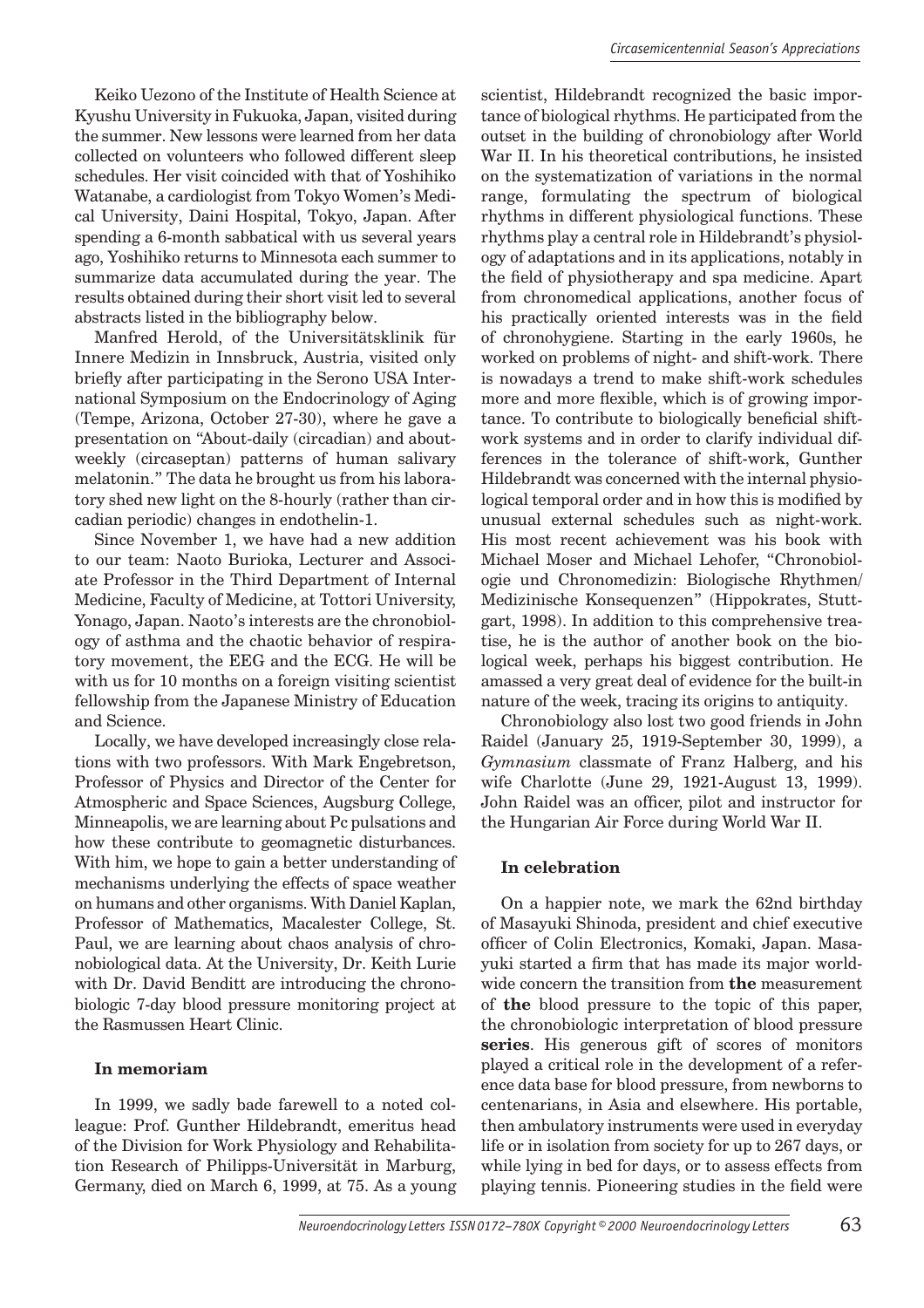possible with hand-held tools, but it took automation to recognize and document disease risk syndromes, as outlined in two interpretive reviews this year (see bibliography below), setting the stage for preventive measures, for pre-habilitation. The ambulatory monitors are also useful in the context of rehabilitation, but may eventually obviate most of the need for treatment after a catastrophic illness, with early detection of an elevated risk in the otherwise asymptomatic patient. Masayuki Shinoda's monitors played a very great role in leading not only to the detection, but also to the treatment, of disease risk syndromes.

This year also saw the eightieth birthday (on October 29, 1999) of Theodor Hellbrügge, the leading pediatrician in the German-speaking world; the founder of social pediatrics; the author of the basic elements of social pediatric developmental rehabilitation; and above all the pioneer in the chronobiology of the human fetus, of the newborn, and of the developing child. To many, his social pediatrics is the cornerstone of mushrooming institutes after the model of his endeavor realized in bricks and mortar in Munich. To a few of us, his name is associated with his first scientific love affair, chronopediatrics, and, we hope, "on revient toujours a ses anciens amours." Theo Hellbrügge introduced behavioral science into pediatrics, and in so doing provided ethological measures for diagnosis and treatment, for what he conceives of as developmental rehabilitation. Literally as well as figuratively, Theo's most spectacular contribution is the Kinderzentrum in Munich, a model of an interdisciplinary institute for early diagnosis, early treatment and social integration of children with disabilities. Against the resistance of all authorities, he founded the first kindergarten in the world in which children with and without handicaps learn and interact jointly, in a continuation of the physiological pedagogy of the French physician Eduard Seguin and of the Italian educator Maria Montessori. More than 30 years ago, Theo Hellbrügge founded "Aktion Sonnenschein" ("the Sunshine Project") in Munich to benefit children with multiple disabilities.

# **Research**

As reported earlier, endothelin-1 (ET-1), a very potent vasoconstrictor, undergoes an 8-hour rhythm in the absence of a detectable circadian variation in a study involving 7 clinically healthy subjects providing blood samples at hourly intervals for 24 hours. In another earlier study, circulating ET-1 was also found to be characterized by a 3.5-day component, which differed between clinically healthy subjects and patients at an elevated cardiovascular disease risk. Additional new data from the experimental laboratory provide further support to these earlier findings. Specifically, an about 8-hour component was detected for the population density of endotheliocytes in the capillaries of the connective tissue of the ear pinnae of mice. Moreover, an about half-weekly component was also prominent in the absence of a demonstrable circadian variation.

Leptin concentration determined in cord blood by Dr. Federico Perfetto and Dr. Roberto Tarquini of Florence, Italy, was found to be elevated in the presence of a family history of obesity on the paternal side, but not on the maternal side. This finding, published in Pediatrics, was selected for inclusion in the 2000 Yearbook of Obstetrics and Gynecology, to be published by Mosby, Inc. Cord blood leptin concentrations were also found to be higher in spring and summer than in fall and higher in infants born before vs. after noon. The results point to synchronizing environmental as well as genetic influences.

Research on blood pressure and heart rate variability (HRV) focused on effects from the environment (near and far), notably of helio- and geomagnetic disturbances. New results led to the formulation of a new branch of astrobiology, namely chronoastrobiology. The international project on the chronome mapping of heart rate variability continued. The longterm goals of the study are to investigate ecological influences on blood pressure, blood pressure variability and different endpoints of HRV, such as the standard deviation, the power in different spectral regions, the 1/f-like spectral behavior, the correlation dimension and complexity. The risk associated with a reduced 24-hour standard deviation of heart rate was confirmed and the relation to risk was found to be nonlinear. Some of the endpoints of HRV have been mapped as a function of gender, age and health status.

A patient with coronary artery disease was studied before and after coronary artery bypass grafting (CABG), collecting 7-day ECG records before and after CABG, from which different endpoints of heart rate variability were derived. Before CABG, but not thereafter, a 24-hour synchronized circadian rhythm characterized all variables examined. After CABG, the circadian amplitude of most variables was decreased. For some of the variables examined, the circadian component was no longer detectable with statistical significance at a trial period of 24 hours, notably in the case of the 5-min coefficient of variation in heart rate. Instead, an increase in the circaseptan amplitude of heart rate after CABG is statistically significant. Additional profiles obtained in the interim indicate that such a variance transposition was transient. A drastic decrease in heart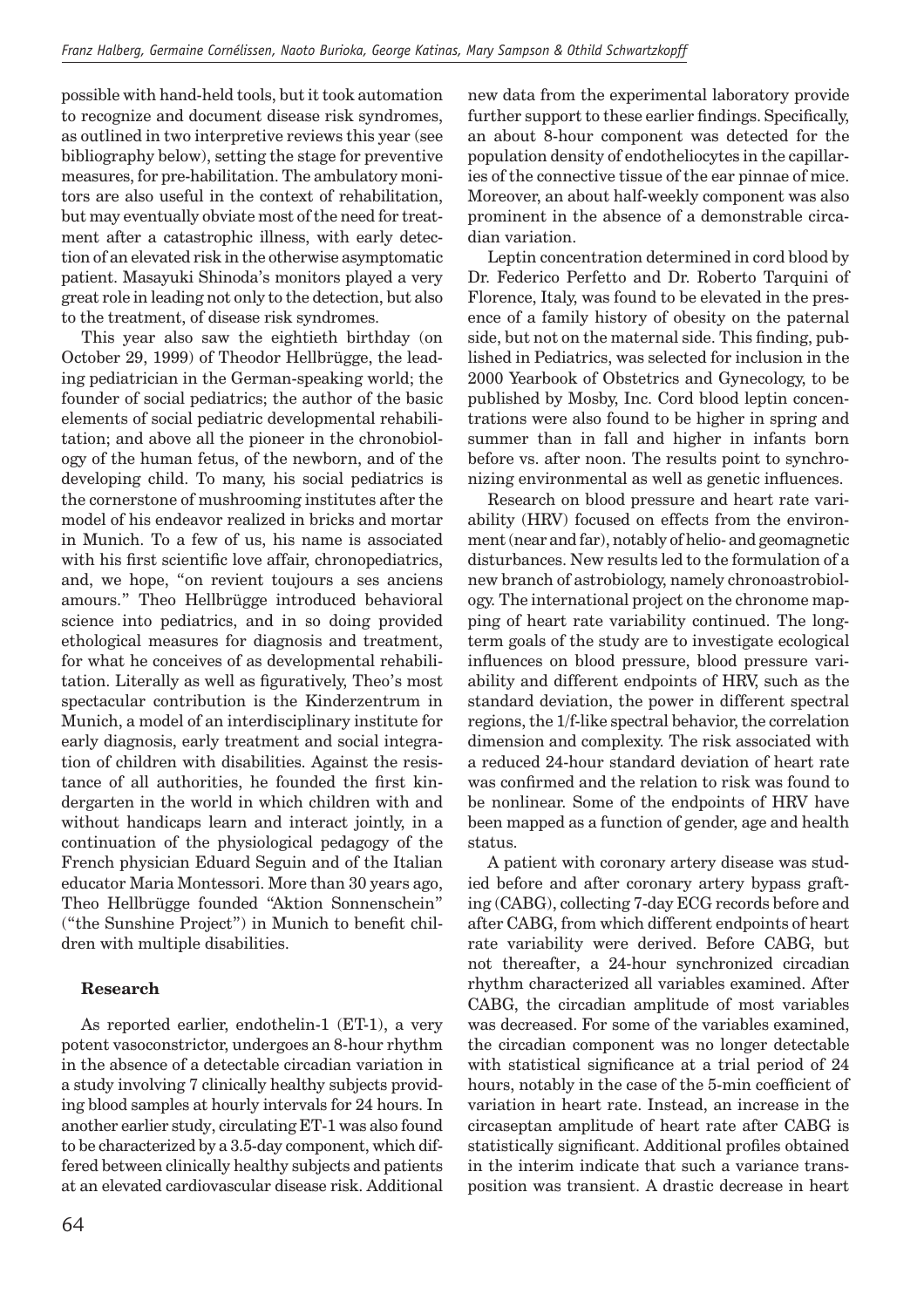rate variability after CABG is in keeping with results reported by others.

The vascular disease risk associated with an elevated circadian amplitude of blood pressure was further confirmed in a study of over  $2,000$  subjects by C.H. Chen, using the left ventricular mass index as a surrogate outcome measure. As in earlier studies, the results show that "overswinging" carries a higher risk of morbid events than "non-dipping." Earlier studies by others first and then by ourselves indicated that while the mean value of blood pressure was linearly related to both the incidence of adverse vascular events and to the left ventricular mass index, the relation of risk with the circadian blood pressure amplitude was nonlinear. The nonlinearity of the relation between the circadian amplitude of blood pressure and risk (whether it is gauged by the actual number of morbid events or by the left ventricular mass index) was observed consistently in all subjects investigated. Too low a 24-hour standard deviation of heart rate has also been shown to be a predictor of risk, mostly for coronary artery disease and cerebral ischemic events. The relation between the 24-hour standard deviation of heart rate and the incidence of adverse vascular events that occurred within 6 years of the 48-hour profile obtained from each of the 297 patients was also shown to be nonlinear. For a wide range of standard deviations, there was no elevation in cardiovascular disease risk, but once a threshold value was exceeded, the risk increased drastically and with statistical significance.

Both heart rate and the standard deviation of heart rate have been shown to change with an about 10.5-year cycle similar to that of Wolf's number, used as a gauge of solar activity. The biological decade has become a component of the spectral element of chronomes and an important piece of control information. Just as the stages of the biological year, month, week and day can be confounders when they are not assessed, the solar cycle stage should also be recorded. Such a periodicity in human heart rate has been documented on the basis of two unique data series. One stems from 31 years of self-measurements carried out 5 to 6 times a day on most days by Dr. Robert Sothern. The other series consists of around-the-clock data at 15- to 30-minute intervals for 11 years obtained with an ambulatory monitor by Dr. Yoshihiko Watanabe. An about 10.5-year variation has also been documented for mortality from myocardial infarction recorded in Minnesota from 1968 to 1996; it accounts for an excess mortality of 220 cases per year (an about 5% increase) at times of maximal solar activity in comparison with times of minimal solar activity.

The task ahead is to define the source and the mechanism of the risk of adverse vascular events, including, beyond myocardial infarctions and strokes, relations among physiological variables assessed longitudinally. Among mechanisms of heart rate variability, the autonomic nervous system comes to mind. Not only have signs of reduced vagal activity been associated with an enhanced risk of sudden cardiac death, but impaired heart rate variability has also been shown to serve as a predictor of mortality in patients with a variety of other vascular diseases.

Reduced heart rate variability on days of high magnetic activity vs. quiet days has now been documented in the longitudinal ECG record of Dr. Kuniaki Otsuka, a clinically healthy man. The decrease in heart rate variability is validated statistically in both the time and the frequency domains, on the basis of the coefficient of variation of R-R intervals (analyzed in consecutive 14.4-min intervals over a 7-day span) and of the total spectral power, respectively. Moreover, the decrease in spectral power was found to be primarily contributed by a decrease in power in the "very low frequency" range (with periods in the range of 6.5 to 333 sec). The decrease in heart rate variability is much less pronounced in two other spectral regions centered around 10.5 sec ("low frequency") and around 3.6 sec ("high frequency"). If confirmed on additional cases, this result may point to some underlying physiological mechanism responsible for the physiological response to changes in magnetic activity other than the parasympathetic, usually identified with spectral power in the 3.6 sec region.

On December 24, Othild and Franz returned from Antarctica, where they monitored heart rate and blood pressure on themselves, to look for a combination of jet and equatorial lag, or possible transmeridian and trans-parallel lag. Their data show the anticipated jet lag, the rules of which we documented decades ago. For picking up any effects of latitudinal crossing, the study of many more cases and additional variables, notably of salivary melatonin and cortisol, will be needed to look at the ramifications of impressions gained from this and earlier monitoring and other investigations. A latitudinal effect reported by us earlier for the chronome of melatonin was most recently complemented by Lennart Wetterberg's finding of a weak latitudinal effect upon nightly melatonin. It seems possible that the extension from night to day of the latitudinal study would be informative, as is a meta-analysis of data published by others concerning a lack of an age effect upon nocturnal melatonin. When data taken off published graphs are log-transformed, the age effect upon amplitude stands out clearly, a reminder that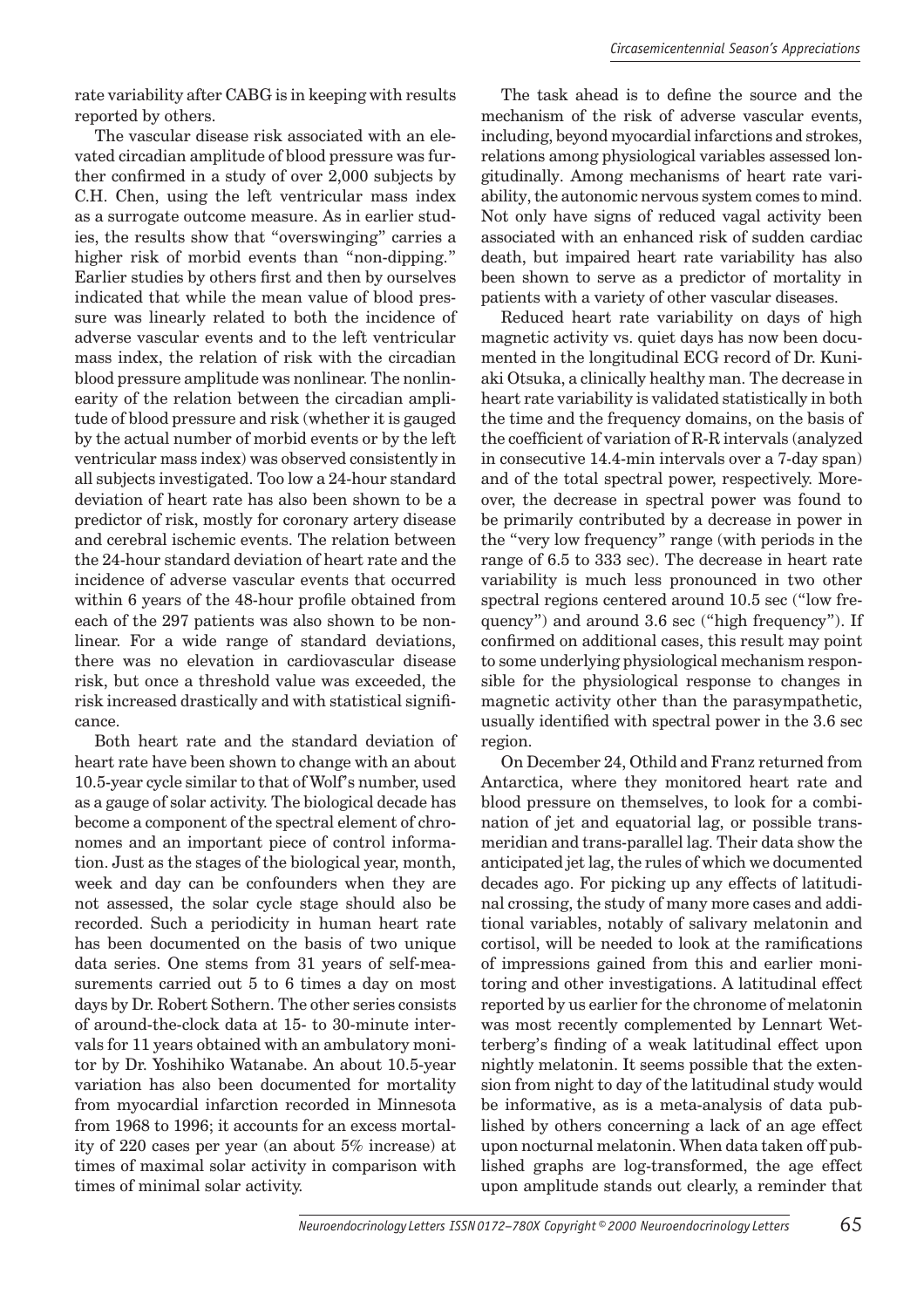in dealing with cycles, there is no reason to discard data because they are too low at certain times; the main information may be at those particular times. There is a precedent of liver glycogen rhythmicity, which persists after starvation, as shown originally in the Biochemical Journal by Ågren, Wilander and Jorpes [1], and then quantified by Erhard Haus [2].

During the past year, the circumstance that on an unacceptable schedule the periods found are very close to 24 hours, which we had reported with Hugh Simpson in Arctic Anthropology [3], was confirmed; but today, a broader chronome view is indicated in the light of the following bibliography.

As a follow-up of the visit of Dr. Yuji Kumagai (Lecturer, Department of Clinical Pharmacology, Kitasato University East Hospital, Sagamihara, Kanagawa, Japan) and Ken Yasaka (General Manager, R&D Division, A&D, Tokyo, Japan), the A&D company has offered us a very great reduction in price of instrumentation for conducting the research on stroke prevention worldwide. Several collaborators have already availed themselves of this very generous offer. In addition to the city of Roseville, these include groups led by Dr. David Benditt, Dr. Keith Lurie and the Rasmussen Heart Clinic at the University of Minnesota; Dr. Katarina Borer at the University of Michigan in Ann Arbor; Dr. Federico Perfetto and Dr. Roberto Tarquini of the University of Florence, Italy; Dr. Salvador Sánchez de la Peña in Mexico City, Mexico; Dr. Jarmila Siegelova in Brno, Czech Republic; and Dr. Ziyan Zhao in Jinan, People's Republic of China. The data thus collected will be flowing in for chronobiologic analysis.

We thank the many friends and co-investigators who have made our lives rich and exciting. To all, we wish the best of health and productivity in the new millennium, and the completion of the numerous endeavors many of us have jointly begun.

#### REFERENCES

- 1 Ågren G, Wilander O, Jorpes E. Cyclic changes in the glycogen content of the liver and the muscles of rats and mice: their bearing upon the sensitivity of the animals to insulin and their infuence on the urinary output of nitrogen. Biochem J 1931; **25**:777-785.
- 2 Haus E, Halberg F. Persisting circadian rhythm in hepatic glycogen of mice during inanition and dehydration. Experientia (Basel) 1966; **22**:113-114.
- 3 Simpson HW, Lobban MC, Halberg F. Urinary near-24-hour rhythms in subjects living on a 21-hour routine in the arctic. Arctic Anthropology 1970; **7**:144-164.

#### **Publications 1999**

- Blank M, Denisova O, Cornélissen G, Halberg F. Enhanced circasemiseptan (about 3.5-day) variation in the heart rate of cancer patients? Anticancer Research **19**:853–866, 1999.
- Chen CH, Cornélissen G, Siegelova J, Halberg F. Does overswinging provide an early warning of cardiovascular disease risk when non-dipping may fail? A meta-analysis of 2039 cases. Abstract 11, MEFA, Brno, Czech Rep, Nov. 3–6, 1999.
- Cornélissen G, Chen CH, Siegelova J, Halberg F. Vascular disease risk syndromes affecting both MESOR-normotensives and MESOR-hypertensives: a meta-analysis of 2039 cases. Abstract 12, MEFA, Brno, Czech Rep, Nov. 3–6, 1999.
- Cornélissen G, Gubin D, Halberg Francine, Milano G, Halberg Franz. Chronomedical aspects of oncology and geriatrics (review). in vivo **13**:77–82, 1999.
- Cornélissen G, Halberg F. [Book review of Hildebrandt G, Moser M, Lehofer M. Chronobiologie und Chronomedizin: Biologische Rhythmen/Medizinische Konsequenzen.] Chronobiology International **16**:223, 1999.
- Cornélissen G, Halberg F, Schwartzkopff O. [Chronobiologie und Chronomedizin: Biologische Rhythmen, Medizinische Konsequenzen, von Gunther Hildebrandt, Maximilian Moser u. Michael Lehofer.] Human Physiology **25** (4):140–141 [Russian v.] or 498 [English v.], 1999.
- Cornélissen G, Halberg F, Schwartzkopff O, Delmore P, Katinas G, Hunter D, Tarquini B, Tarquini R, Perfetto F, Watanabe Y, Otsuka K. Chronomes, time structures, for chronobioengineering for "a full life". Biomedical Instrumentation & Technology **33**:152–187, 1999.
- Cornélissen G, Perfetto F, Tarquini R, Halberg F. Is cholesterol metabolism involved in the genetic aspect of leptin as it relates to obesity? Poster abstract 12, Serono Int. Symp. Endocrinology of Aging, Tempe, Arizona, Oct. 27–30, 1999, p. 32.
- Cornélissen G, Zaslavskaya RM, Siegelova J, Halberg F. Circadian cardiovascular changes in conventionally acceptable and elevated blood pressure. Proc. Symp. Chronobiology and Non-Invasive Methods in Cardiology, 80th Anniversary Masaryk University Foundation, Brno, Czech Republic, May 26, 1999, pp. 18–21.
- Delyukov A, Gorgo Yu, Cornélissen G, Halberg F. The biometeorological analysis of 50-day human ECG. In: Proceedings, 15th International Congress of Biometeorology and International Conference of Urban Climatology, Sydney, Australia, 8–12 Nov 1999, de Dear RJ, Potter JC. (eds.), ICB25.2: 6 pp. [CD-ROM].
- Denisov M, Denisova O, Cornélissen G, Halberg F. Toward a heart rate and axillary temperature chronome in schizophrenia: gauge of disease severity. Functional Neurology **14**:13–20, 1999.
- Faraone P, Cornélissen G, Katinas GS, Halberg F, Siegelova J. Astrophysical influences on sectoring in colonies of microorganisms. Abstract 17, MEFA, Brno, Czech Rep, Nov. 3–6, 1999.
- Gubin DG, Gubin GD, Halberg F, Cornélissen G. Index of extracircadian variability (IUSV) of systolic blood pressure (SBP) in human aging: results from 168-hour ambulatory blood pressure monitoring (ABPM). Chronobiology Int. **16** (Suppl. 1):42, 1999.
- Halberg F. Uvod/Introduction/Einleitung. [In Czech, English & German.] Catalogue, MEFA 7th International Fair of Medical Technology and Pharmacy, Brno, Czech Rep, Nov. 3–6, 1999, pp. 10–13.
- Halberg F, Cornélissen F, Schwartzkopff O. What chronoastrobiology could do on earth and in space. Proc. Symp. Chronobiology and Non-Invasive Methods in Cardiology, 80th Anniversary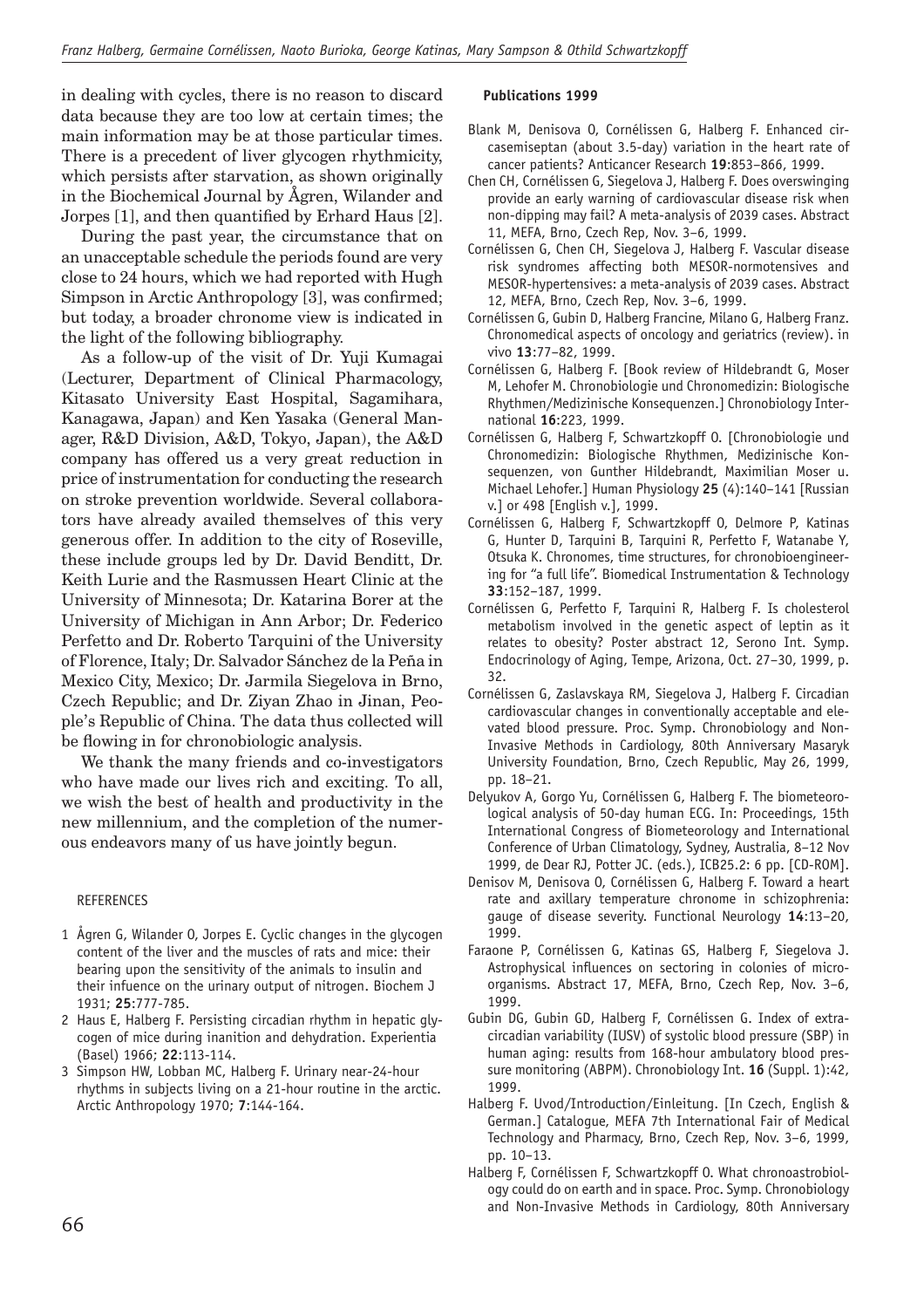Masaryk University Foundation, Brno, Czech Republic, May 26, 1999, pp. 7–13.

- Halberg F, Cornélissen G. Commentary: Chronomes: Time structures within the physiological range identify early disease risk aiming at primary prevention. J. Gerontol. Medical Sciences 54A: M309-M311, 1999. [Commentary on Cugini P, Gori MC, Petrangeli CM, Tisei P, Giubilei F. Maintained blood pressure and heart rate circadian rhythm in early stage Alzheimer's disease. J. Gerontol. Med. Sci. 54A: M304-M308, 1999.]
- Halberg F, Cornélissen G, Engebretson M, Siegelova J, Schwartzkopff O. Transdisciplinary biological-heliogeophysical relations at weekly, half-yearly and Schwabe- and Hale-cycle frequencies. Abstract 10, MEFA, Brno, Czech Rep, Nov. 3–6, 1999.
- Halberg F, Cornélissen G, Katinas GS, Herold M, Klotz W, Kreze A, Kreze E, Perfetto F, Tarquini R, Maggioni C, Chen CH, Schwartzkopff O. Chronomes: time structures as markers of endocrine rhythms separating age trends from disease risk syndromes. Speaker presentation abstract, Serono Int. Symp. Endocrinology of Aging, Tempe, Arizona, Oct. 27–30, 1999, p. 8.
- Halberg F, Cornélissen G, Portela A, Mikulecky M. Jr, Komornik J, Mikulecky M. Sr. Circadian and circa(semi)septan rhythm in blood pressure: man in his terrestrial and cosmic environment. XXI Seminar, Upice, Czech Republic, May 18–20, 1999, pp. 12–13.
- Halberg F, Cornélissen G, Sampson M, Katinas G, Schwartzkopff O. Season's Appreciations 1998. Neuroendocrinology Letters **20**:31–43, 1999.
- Halberg F, Cornélissen G, Schwartzkopff O, Cagnoni M, Perfetto F, Tarquini R. Chronome/chrone. Neuroendocrinology Letters **20**:101, 1999.
- Halberg F, Cornélissen G, Schwartzkopff O, Cagnoni M, Perfetto F, Tarquini R. Chronorisk/circadian-circannual (Macey, 1994). Neuroendocrinology Letters **20**:102–104, 1999.
- Halberg F, Cornélissen G, Schwartzkopff O, Cagnoni M, Perfetto F, Tarquini R. Pineal mythology and chronorisk: the swan song of Brunetto Tarquini (\*February 8, 1938 - †December 10, 1998). Neuroendocrinology Letters **20**:91–100, 1999.
- Halberg F, Cornélissen G, Schwartzkopff O, Syutkina EV, Grigoriev AE, Mitish MD, Yatsyk GV, Studenikin MY, Gubin D, Gubin G, Siegelova J, Fiser B, Dusek J, Homolka P, Watanabe Y, Otsuka K, Perfetto F, Tarquini R, Delmore P. Spin-offs from blood pressure and heart rate studies for health care and space research (review). in vivo **13**:67–76, 1999.
- Halberg F, Cornélissen G, Schwartzkopff O, Watanabe Y, Otsuka K. Feedsidewards: intermodulation (strictly) among time structures, chronomes, in and around us, and vasculo-neuroimmunity. Abstract A24, 4th Int. Cong. International Society for Neuroimmunomodulation, Lugano, Switzerland, September 29–October 2, 1999. Neuroimmunomodulation **6**:400, 1999.
- Halberg F, Schwartzkopff O, Cornélissen G. Rudolf Engels Zeitstrukturen, Chronome, erwarten Werner Düchtings Modellieren zu einem chronobiomimetischen Ingenieurwesen. Festschrift zur Würdigung der 27-jährigen wissenschaftlichen Arbeit v. Univ.-Prof. Dr.-Ing. Werner Düchting am Institut für Regelungs- und Steuerungstechnik der Universität-GH Siegen. aus Anlaß seiner Emeritierung zum 28.02.1999, pp. 165–186.
- Halberg F, Sothern RB, Cornélissen G, Haus E. The chronobiology of prostate-speci?c antigen (PSA): case report and chronometaanalysis. Anticancer Research **19**:857–862, 1999.
- Herold M, Cornélissen G, Loeckinger A, Klotz W, Rawson MJ, Katinas G, Alinder C, Bratteli C, Cohn J, Halberg F. About-daily (circadian) and about-weekly (circaseptan) patterns of human salivary melatonin. Poster abstract 11, Serono Int. Symp.

Endocrinology of Aging, Tempe, Arizona, Oct. 27–30, 1999, p. 32.

- Kessler T, Halberg F, Otsuka K, Cornélissen G, Halberg F. Dentist: are you and your patients at undue risk of a stroke or heart attack? EuroRehab **9**:41–48, 1999.
- Maggioni C, Cornélissen G, Antinozzi R, Ferrario M, Grafe A, Halberg F. A half-yearly aspect of circulating melatonin in pregnancies complicated by intrauterine growth retardation. Neuroendocrinology Letters **20**:55–68, 1999.
- Otsuka K, Cornélissen G, Kubo Y, Shinagawa M, Ohkawa S, Halberg F. Information entropy index of heart rate variability (HRV) detects onset of non-sustained ventricular tachycardia (NSVT). Therapeutic Research **20** (2):461–466, 1999. [In Japanese with English summary.]
- Otsuka K, Cornélissen G, Shinagawa M, Halberg F. Blood pressure variability assessed by semiautomatic and ambulatorily functional devices for home use. Clin. Exp. Hypertension **21**:729–740, 1999.
- Otsuka K, Cornélissen G, Shinagawa M, Kubo Y, Yamanaka T, Omori K, Ohkawa S-i, Zhao ZY, Delyukov A, Gorgo Y, Wang ZR, Shankaraiah K, Tarquini B, Weydahl A, Halberg F. Weekly variation of time domain measures of heart rate variability and geomagnetics in Asian Chronome Ecological Study of Heart Rate Variability (ACEHRV). Presentation 15, 15th Meeting, Japanese Chrono-Cardiology Society. Therapeutic Research **20**:388–395, 1999.
- Otsuka K, Ohkawa S-i, Cornélissen G, Halberg F. Chronome and chronoecology. Therapeutic Research **20**:113–125, 1999. [In Japanese with English figure legends.]
- Otsuka K, Yamanaka T, Cornélissen G, Halberg F. Circadian cardiovascular changes in conventionally acceptable and elevated blood pressure. Proc. Symp. Chronobiology and Non-Invasive Methods in Cardiology, 80th Anniversary Masaryk University Foundation, Brno, Czech Republic, May 26, 1999, pp. 14–17.
- Salti R, Galluzzi F, Bindi G, Perfetto F, Tarquini R, Halberg F, Cornélissen G. Ultradian structure of circulating melatonin by night in children. Poster abstract 13, Serono Int. Symp. Endocrinology of Aging, Tempe, Arizona, Oct. 27–30, 1999, p. 33.
- Samb A, Cissé F, Halberg F, Cornélissen G, Martineaud JP. The circadian rhythm in central temperature in fasting subjects in hot climate (Senegal). Proc. Symp. Chronobiology and Non-Invasive Methods in Cardiology, 80th Anniversary Masaryk University Foundation, Brno, Czech Republic, May 26, 1999, pp. 22–28.
- Singh RB, Niaz MA, Cornélissen G, Otsuka K, Siegelova J, Fiser B, Halberg F. Circadian rhythmicity of circulating vitamin concentrations. Abstract 14, MEFA, Brno, Czech Rep, Nov. 3–6, 1999.
- Singh R, Singh RK, Mahdi AA, Saxena SP, Cornélissen G, Halberg F. Circadian periodicity of urinary volume, creatinine and 5-hydroxyindole acetic acid excretion in healthy Indians. Life Sciences **66**:209–214, 1999.
- Stoynev AG, Penev PD, Peneva AV, Cornélissen G, Halberg F, Ikonomov OC. Blood pressure and heart rate rhythmicity: differential effects of late pregnancy. Physiology and Behavior **66**:269–275, 1999.
- Tarquini B, Cornélissen G, Tarquini R, Perfetto F, Halberg F. General and unspecific damping by malignancy of the circadian amplitude of circulating human melatonin? Neuroendocrinology Letters **20**:25–28, 1999.
- Tarquini B, Tarquini R, Perfetto F, Cornélissen G, Halberg F. Genetic and environmental influences on human cord blood leptin concentration. Pediatrics **103**:998–1006, 1999.